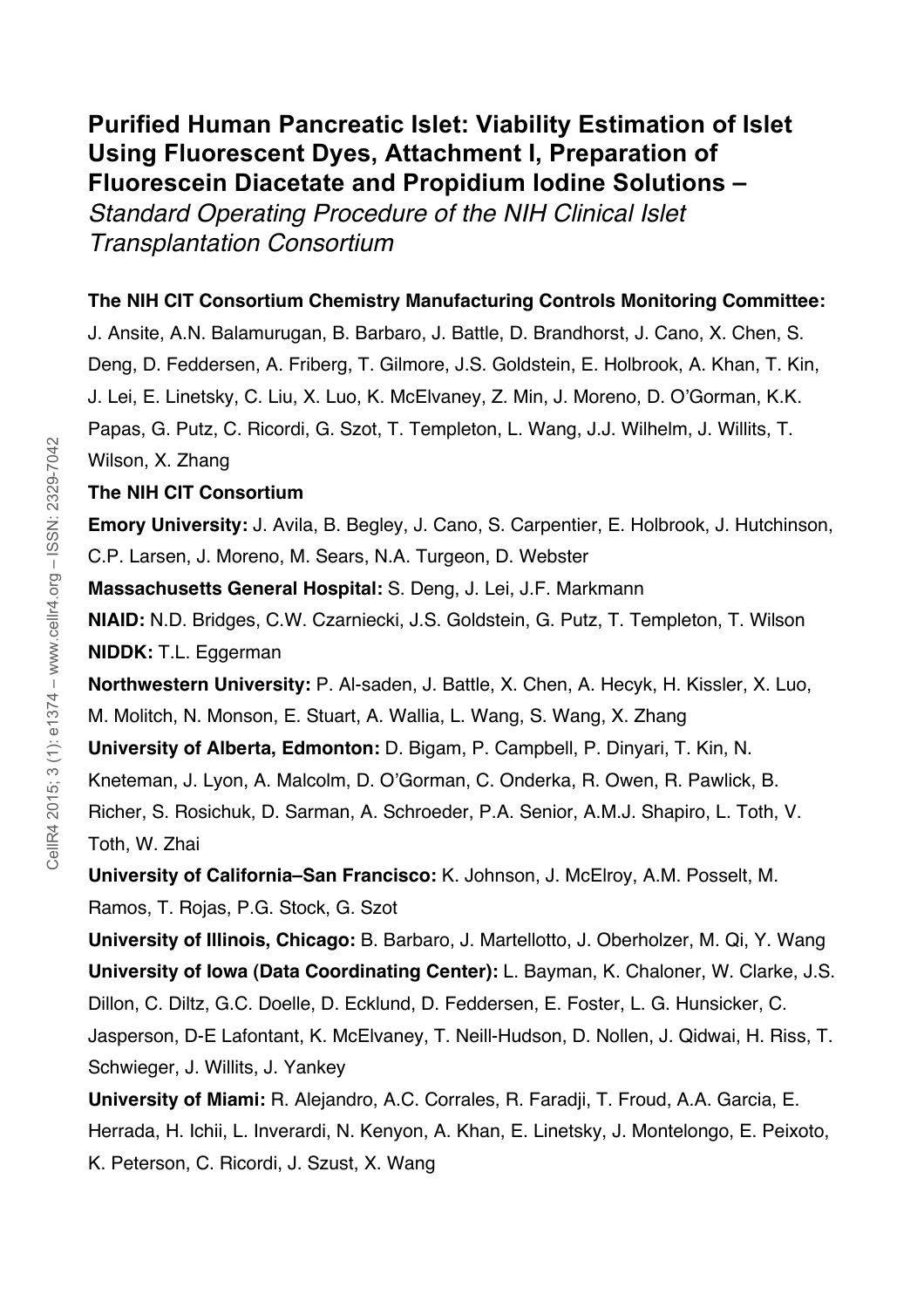**University of Minnesota:** M.H. Abdulla, J. Ansite, A.N. Balamurugan, M.D. Bellin, M. Brandenburg, T. Gilmore, J. V. Harmon, B.J. Hering, R. Kandaswamy, G. Loganathan, K. Mueller, K.K. Papas, J. Pedersen, J.J. Wilhelm, J. Witson **University of Pennsylvania:** C. Dalton-Bakes, H. Fu, M. Kamoun, J. Kearns, Y. Li, C. Liu, E. Luning-Prak, Y. Luo, E. Markmann, Z. Min, A. Naji, M. Palanjian, M. Rickels, R. Shlansky-Goldberg, K. Vivek, A.S. Ziaie **University of Wisconsin:** L. Fernandez, D.B. Kaufman, L. Zitur **Uppsala University:** D. Brandhorst, A. Friberg, O. Korsgren

*Supported by grants from the National Institute of Allergy and Infectious Diseases and the National Institute for Diabetes and Digestive and Kidney Diseases.*

- At Emory University, U01AI089317.
- At Northwestern University, U01AI089316.
- At the University of Alberta, Edmonton: U01AI065191.
- At the University of California, San Francisco, U01DK085531.
- At the University of Illinois, Chicago, 5U01DK070431-10.
- At the University of Iowa, U01DK070431.
- At the University of Miami, U01DK070460.
- At the University of Minnesota, U01AI065193.
- At the University of Pennsylvania, U01DK070430.
- At Uppsala University, U01AI065192.

*In addition, the study was supported by the following GCRC and CTSA awards:*

- At Emory University: UL1TR000454.
- At Northwestern University: 5UL1RR025741 and 8UL1TR000150.
- At the University of California, San Francisco, UL1TR000004.
- At the University of Illinois, Chicago, UL1TR000050.
- At the University of Miami: 1UL1TR000460.
- At the University of Minnesota: 5M01-RR000400 and UL1TR000114.
- At the University of Pennsylvania: UL1TR000003.

Address correspondence to: Camillo Ricordi MD, Chairman, CIT Steering Committee, ricordi@miami.edu

# **To cite this article**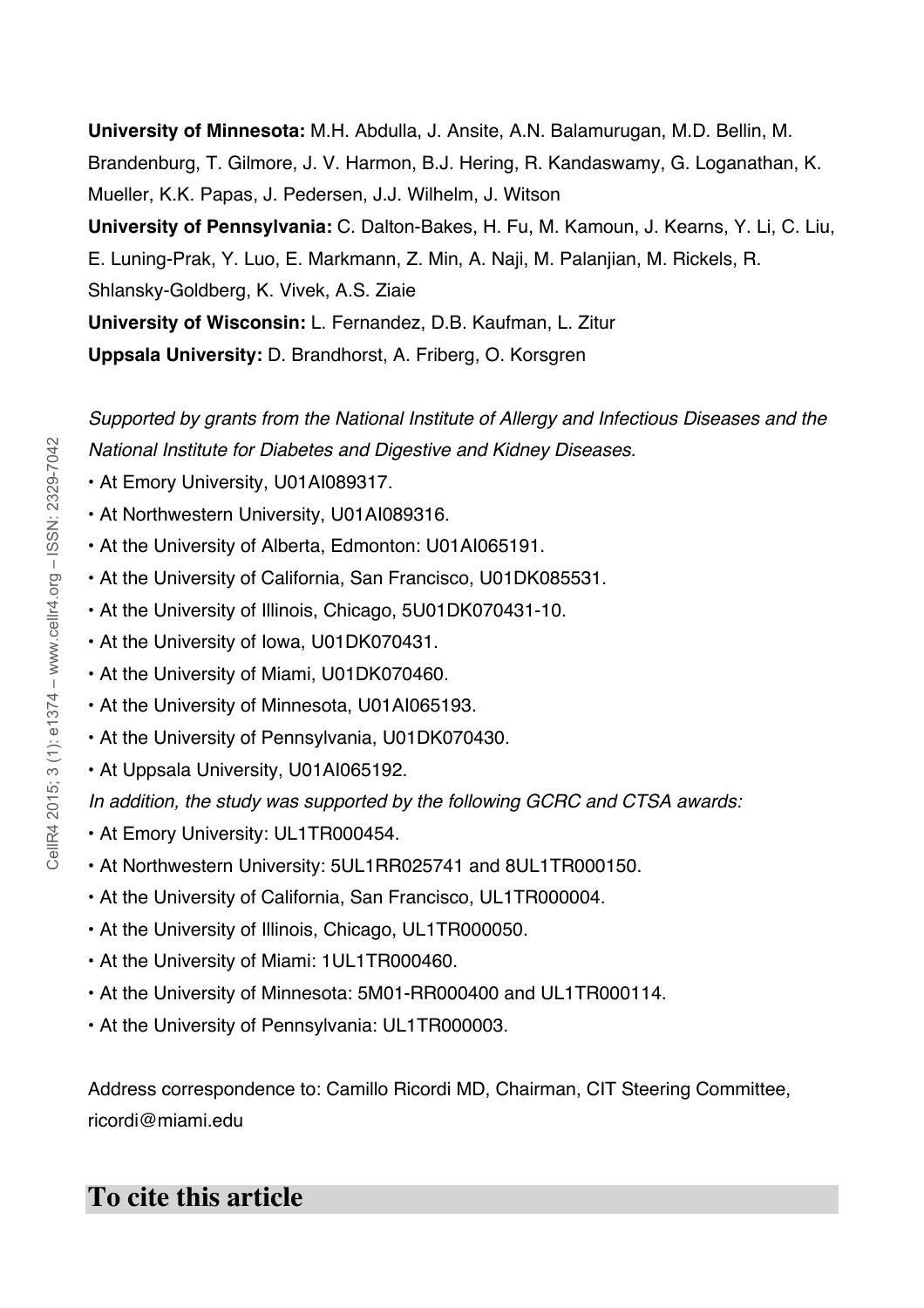*Purified Human Pancreatic Islet: Viability Estimation of Islet Using Fluorescent Dyes, Attachment I, Preparation of Fluorescein Diacetate and Propidium Iodine Solutions – Standard Operating Procedure of the NIH Clinical Islet Transplantation Consortium*

CellR4 2015; 3 (1): e1374